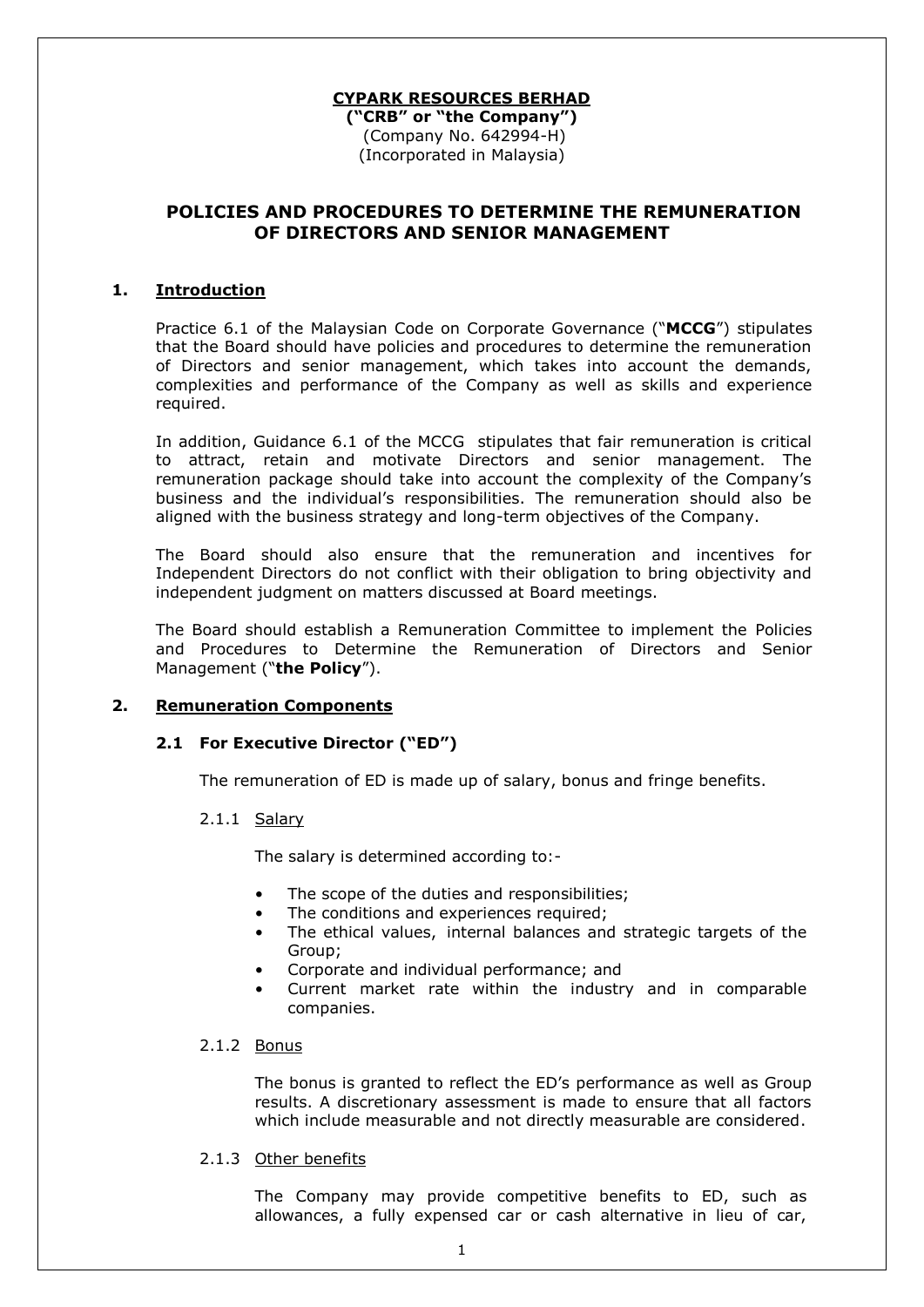company driver, fuel expenses, group hospitalisation insurance, private medical insurance, life insurance, and any other short-term and/or long-term incentive plans.

The Executive Director concerned plays no part in the decision of his own remuneration but may attend the Committee meetings at the invitation of the Chairman of the Remuneration Committee, if his presence is required.

# **2.2 For Non-Executive Director ("NED")**

The remuneration of NED is made up of Directors' fees and other benefits such as meeting allowances. The level of remuneration for NED shall reflect the experience and level of responsibilities undertaken by the NED concerned. The remuneration of an NED shall not be based on commission, percentage of profits, or turnover.

The NED receives remuneration in the form of Directors' fees and other benefits such as meeting allowances (collectively, known as "**emoluments**") as compensation for their services plus the reimbursement of expenses incurred, if any, in the course of performing their services.

The emoluments of the NED are reviewed by the Remuneration Committee ("**RC**") annually. Based on recommendations from the RC, the Board shall review and recommend all NEDs' emoluments to shareholders for approval at a General Meeting.

The NED is not entitled to receive performance-based bonuses or participate in short-term and/or long-term incentive plans, except in pursuant to a resolution passed at a General Meeting.

The NED's emolument is recommended by the Board as a whole and subject to shareholders' approval, with the individual NED abstaining from discussion and voting in respect of his own remuneration at Board level.

#### **2.3 For senior management**

The remuneration of senior management is made up of salary, bonus, allowance and other benefits in the form of short-term and/or long-term incentive plans as determined by the Group Chief Executive Officer.

# **3. Measureable objectives**

The RC shall conduct a review on an annual basis of the criteria to be used in recommending the remuneration packages for ED and NED and recommend them to the Board for adoption. The RC should promptly communicate the new changes or amendments of the criteria to the Board and individual Directors.

The Board is free to seek to improve one or more aspects of the remuneration packages and measure progress accordingly. On this, the Board may seek professional advice from outside sources to assist the Board in formulating an attractive compensation and benefits package that aims to attract, retain and motivate talents.

# **4. Monitoring and disclosure**

Disclosure of Directors' remuneration shall be made in the Company's annual report. Such report shall include details of the Directors' remuneration in accordance with the Listing Requirements of Bursa Malaysia Securities Berhad and the MCCG.